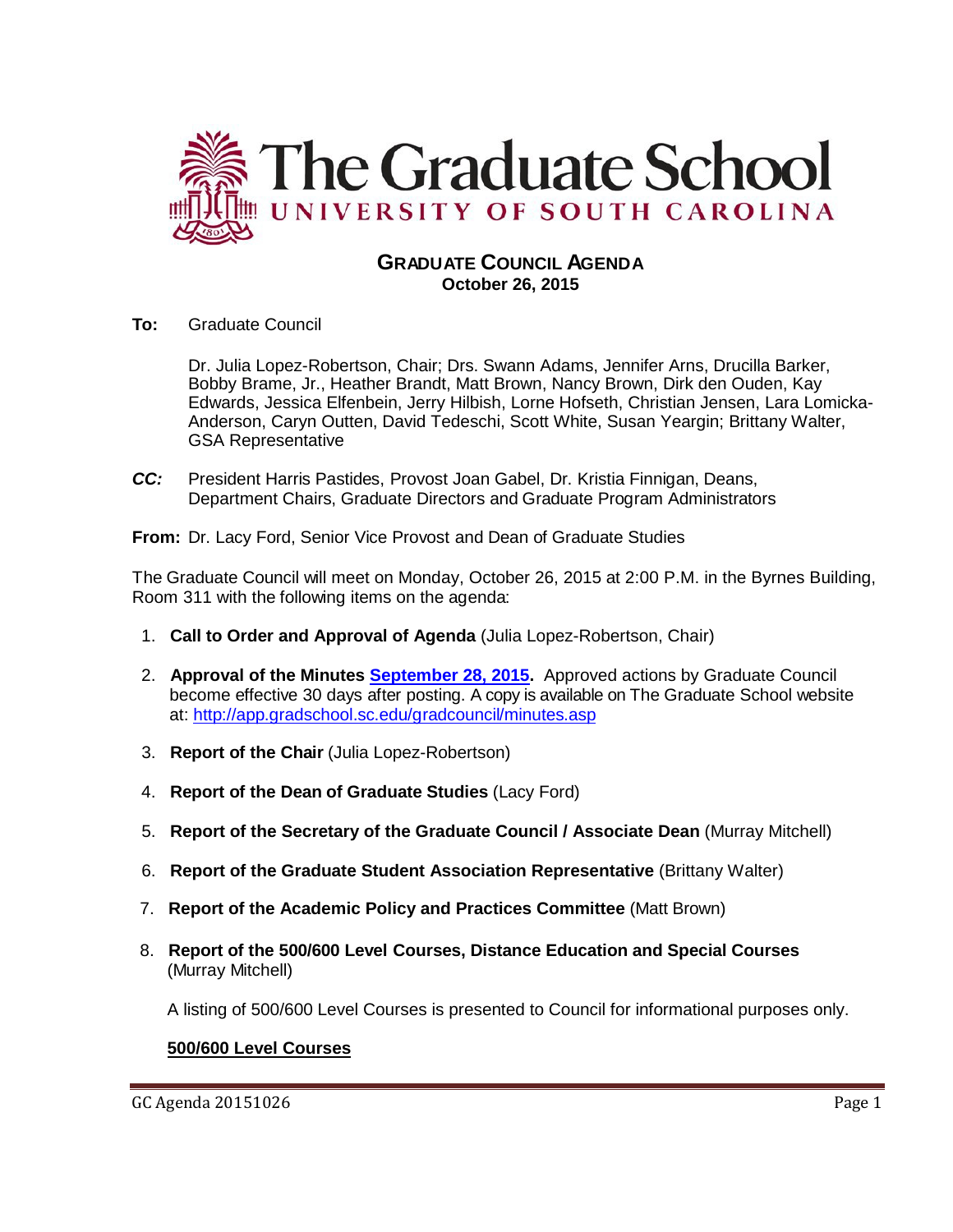ACCT 506 – Co-requisite ECIV 540 - Prerequisite ECIV 541 - Prerequisite ECIV 542 - Prerequisite ECIV 551 - Prerequisite ECIV 555 - Prerequisite ECIV 556 - Prerequisite ECIV 557 - Prerequisite ECIV 558 - Prerequisite ECIV 562 - Prerequisite ECIV 570 - Prerequisite ECIV 580 - Co-requisite and pre-requisite ECIV 588 - Prerequisite

ENVR 548 - Prerequisite

MUSC 580 – Title and description

#### **Distance Education Delivery**

TBA

## 9. **Associate Graduate Faculty Nominations** (Murray Mitchell)

No nominations submitted.

#### 10. **Fellowships and Scholarships Committee** (Heather Brandt)

## 11. **Report of Science, Math, and Related Professional Programs Committee** (David Tedeschi)

Course Change Proposal BIOS 754 Discrete Data Analysis (3) Add a prerequisite. **Current:** Prerequisites: EPID 701, BIOS 710 & BIOS 757 **Proposed:** Prerequisites: EPID 701, BIOS 710, BIOS 757 & BIOS 758 [Prerequisites: EPID 701, BIOS 710, BIOS 757 & BIOS 758] [Effective: Fall 2016]

Course Change Proposal BIOS 755 Introduction to longitudinal Data Analysis (3) Add a prerequisite. **Current:** Prerequisites: BIOS 757 **Proposed:** Prerequisites: BIOS 757 & BIOS 758 [Prerequisites: BIOS 757 & BIOS 758] [Effective: Fall 2016]

Course Change Proposal BIOS 759 Biostatistical Methods for Rates and Proportions (3) Add a prerequisite.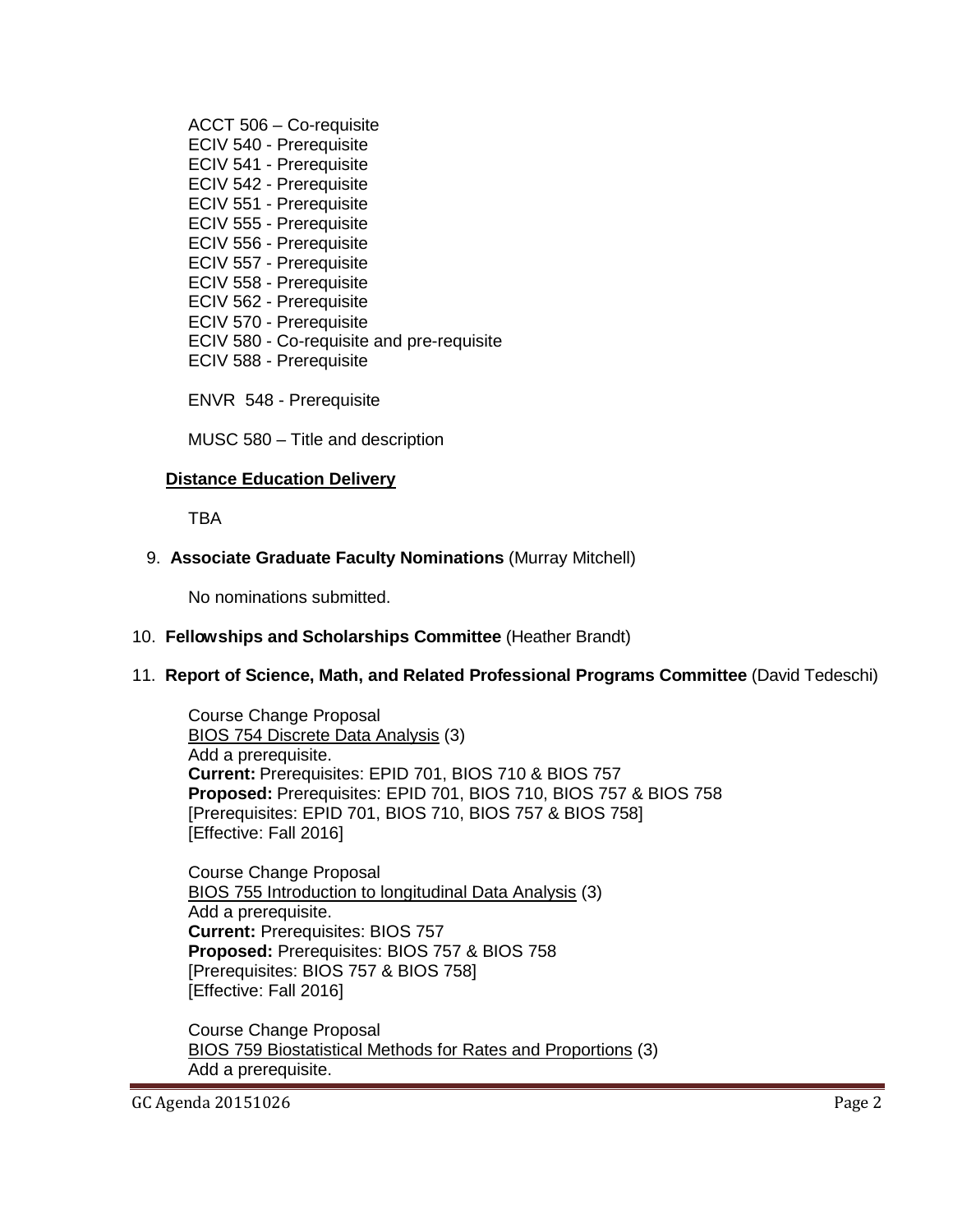**Current:** Prerequisites: EPID 701 & BIOS 757 **Proposed:** Prerequisites: EPID 701, BIOS 757 & BIOS 758 [Prerequisites: EPID 701, BIOS 757 & BIOS 758] [Effective: Fall 2016]

Course Change Proposal BIOS 760 Biostatistical Methods in Clinical Trials (3) Add a prerequisite. **Current:** Prerequisites: EPID 741 & BIOS 757 **Proposed**: Prerequisites: EPID 741, BIOS 757 & BIOS 758 [Prerequisites: EPID 741, BIOS 757 & BIOS 758] [Effective: Fall 2016]

Course Change Proposal BIOS 765 Research Design in the Biomedical Sciences (3) Add a prerequisite. **Current**: Prerequisites: BIOS 757 **Proposed**: Prerequisites: EPID 741, BIOS 757 & BIOS 758 [Prerequisites: BIOS 757 & BIOS 758] [Effective: Fall 2016]

Course Change Proposal BIOS 770 Applied Longitudinal Data Analysis (3) Cross-listed with STAT 771. Add a prerequisite. **Current**: Prerequisites: BIOS 757 or STAT 705 **Proposed**: Prerequisites: BIOS 757 or BIOS 758 or STAT 701 or STAT 705 [Prerequisites: BIOS 757 or BIOS 758 or STAT 701 or STAT 705] [Effective: Fall 2016]

Course Change Proposal BIOS 775 Biostatistical Aspects of Bioinformatics (3) Add a prerequisite. **Current**: Prerequisites: BIOS 757 **Proposed**: Prerequisites: BIOS 757 or BIOS 758 [Prerequisites: BIOS 757 or BIOS 758] [Effective: Fall 2016]

Course Change Proposal BIOS 808 Environmetrics (3) Cross-listed with STAT 708. Add a prerequisite. **Current**: Prerequisites: BIOS 757 or STAT 705 **Proposed**: Prerequisites: BIOS 757 or BIOS 758 or STAT 705 [Prerequisites: BIOS 757 or BIOS 758 or STAT 705] [Effective: Fall 2016]

Course Change Proposal BIOS 810 Survival Analysis (3) Add a prerequisite. **Current:** Prerequisites: BIOS 757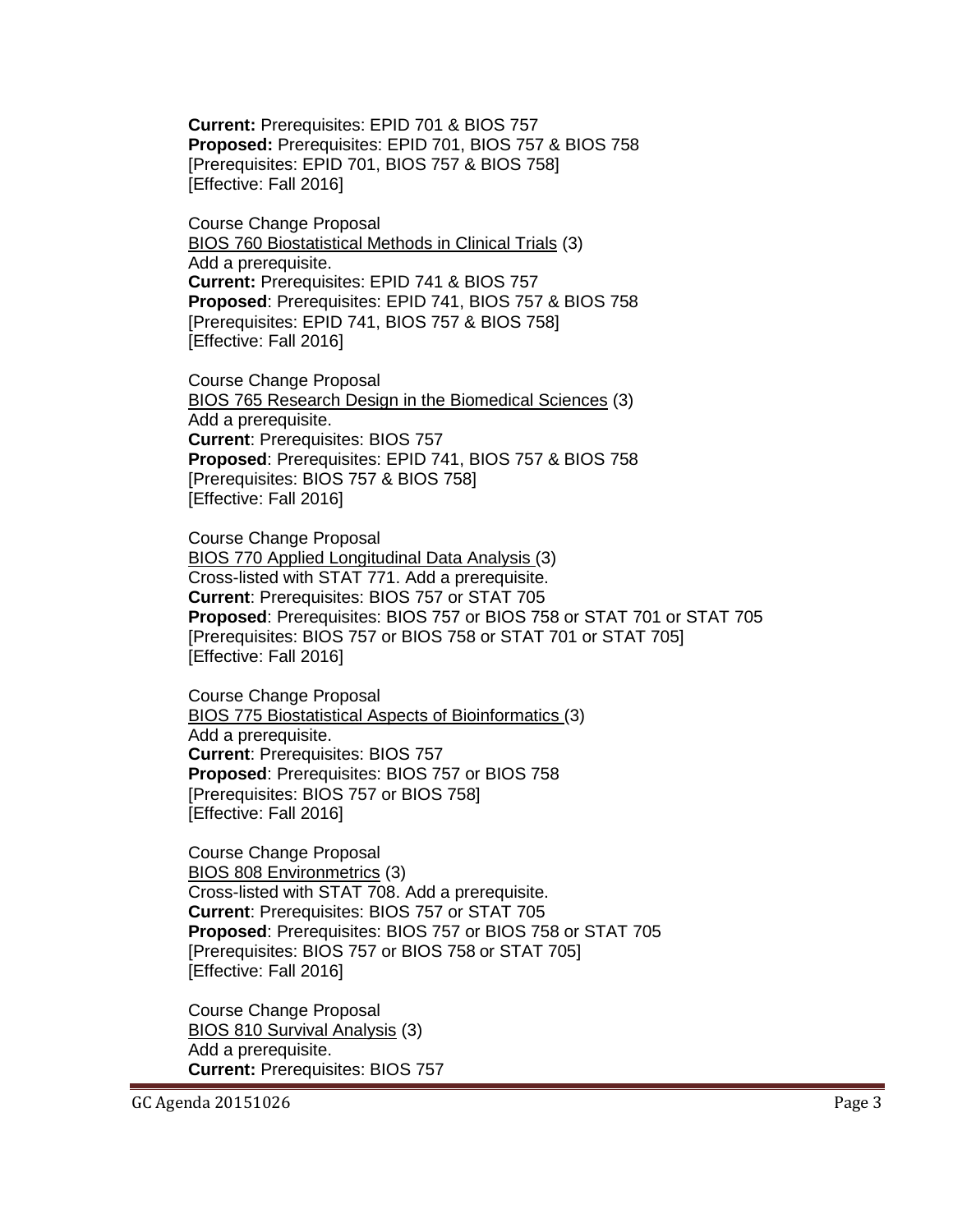**Proposed**: Prerequisites: BIOS 757 or BIOS 758 [Prerequisites: BIOS 757 or BIOS 758] [Effective: Fall 2016]

Course Change Proposal BIOS 815 Generalized Linear Models (3) Cross-listed with STAT 775. Add a prerequisite. **Curren**t: Prerequisites: STAT 513 or STAT 713 and STAT 705 or BIOS 757 **Proposed**: Prerequisites: STAT 513 or STAT 713 and STAT 705 or BIOS 757 or BIOS 758 [Prerequisites: BIOS 757 or BIOS 758] [Effective: Fall 2016]

Course Change Proposal BIOS 820 Bayesian Biostatistics and Computation (3) Cross-listed with STAT 745. Add a prerequisite. **Current**: Prerequisites: STAT 705 or BIOS 757 **Proposed**: Prerequisites: STAT 705 or BIOS 757 or BIOS 758 [Prerequisites: STAT 705 or BIOS 757 or BIOS 758] [Effective: Fall 2016]

Course Change Proposal BIOS 822 Statistical Methods in Spatial Epidemiology (3) Add a prerequisite. **Current**: Prerequisites: BIOS 757 & BIOS 759 **Proposed**: Prerequisites: BIOS 757 or BIOS 758 & BIOS 759 [Prerequisites: BIOS 757 or BIOS 758 & BIOS 759] [Effective: Fall 2016]

Course Change Proposal BIOS 825 Statistical Methods in Spatial Epidemiology (3) Add a prerequisite. **Current**: Prerequisites: BIOS 757 or STAT 516 **Proposed**: Prerequisites: BIOS 757 or BIOS 758 or STAT 516 [Prerequisites: BIOS 757 or BIOS 758 or STAT 516] [Effective: Fall 2016]

New Program

BMSC Major/Masters in Science in Physician Assistant Studies (112)

The University of South Carolina School of Medicine (USCSOM) is moving ahead rapidly to establish a Master's degree program for physician assistant (PA) education entitled "Masters in Science in Physician Assistant Studies". Physician Assistants (PAs) are needed to address the growing needs for primary care in our state and throughout the nation, especially in rural and underserved areas.

**See full program description on the APPS System.**

[Effective: Fall 2016]

Course Change Proposal

BMSC 742 Seminar for Physician Assistants (1)

Changed course description.

**Current**: Group exercises for enhancing verbal, written and oral presentation skills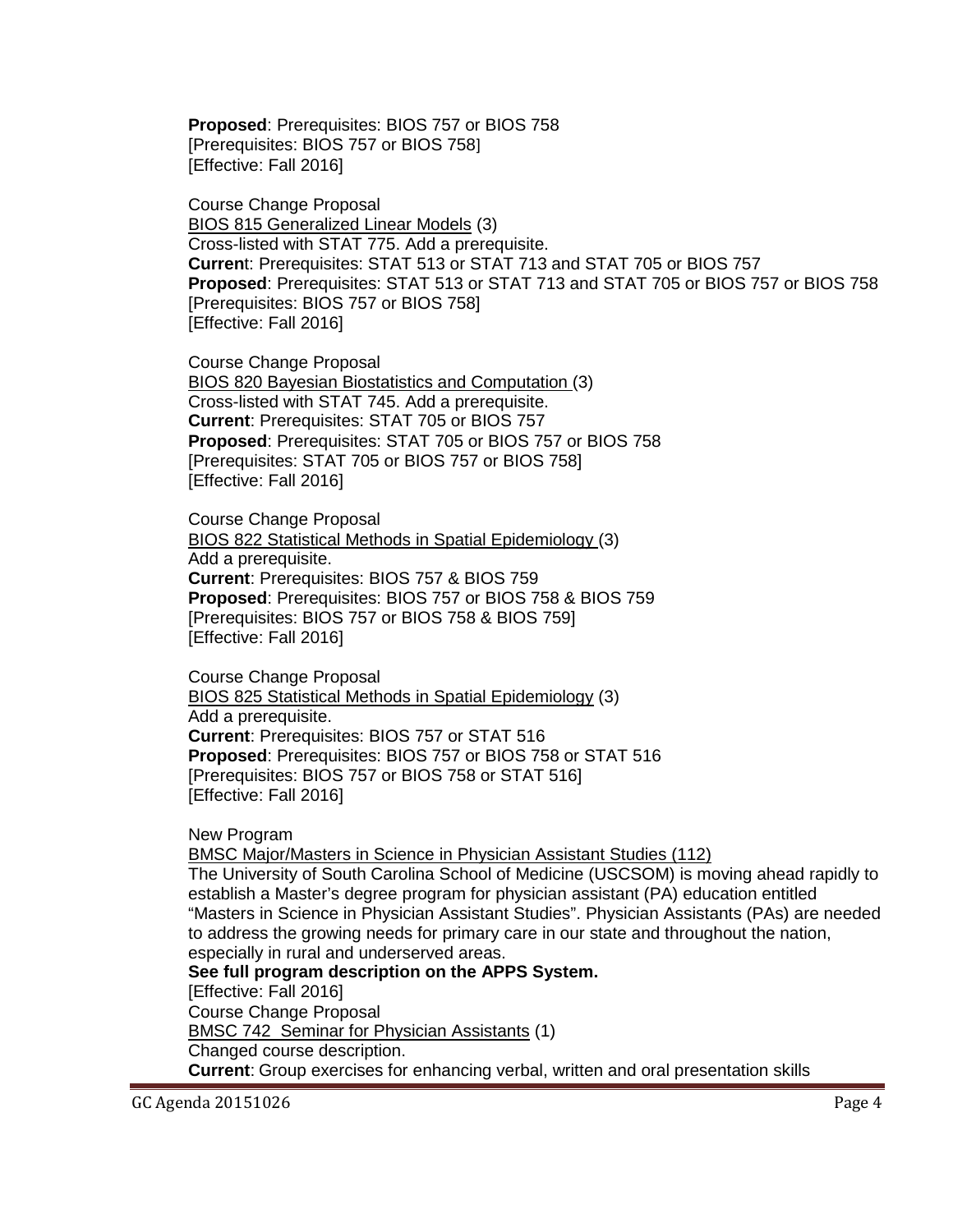**Proposed**: Enhancing interpersonal and professional skills. [Effective: Fall 2016]

Course Change Proposal

BMSC 747 Clinical Medicine-Clinical Diagnosis (2)

Change title and course description.

**Current**: Clinical Medicine-Clinical Diagnosis. Instruction in applying results of medical history, physical diagnosis, laboratory tests, and literature investigations to differential diagnosis and designing effective patient treatment strategies.

**Proposed**: Diagnostic Testing. Analysis, utilization and interpretation of diagnostic testing modalities in medicine.

[Effective: Fall 2016]

Course Change Proposal

BMSC 748 Surgery and Emergency Medicine (2)

Changed course description.

**Current**: Instruction in applying results of medical history, physical diagnosis, laboratory tests, and literature investigations to differential diagnosis and designing effective patient treatment strategies.

**Proposed**: Specialized medical topics in emergency and surgical medicine [Effective: Fall 2016]

Course Change Proposal

BMSC 755 Medical Genetics and Genomics (2)

Changed course title and description.

**Current**: Medical Genetics and Genomics. Instruction in fundamental genetics and the role of human genetic factors in clinical medicine.

**Proposed**: Medical Genetics and Laboratory Diagnostics. Fundamental genetics, the role of human genetic factors in clinical medicine, and interpretation of laboratory data. [Effective: Fall 2016]

New Course Proposal

BMSC 766 PA Clinical Medicine and Therapeutics I (7) Examines diseases related to different organ systems including review of pathophysiological basis of disease, resulting clinical signs/symptoms and overview of treatment strategies. [Prerequisites: Completion of BMSC 740 and PHPH 701] [Effective: Spring 2016]

New Course Proposal BMSC 767 PA Clinical Medicine and Therapeutics II (6) Examines diseases related to different organ systems including review of pathophysiological basis of disease, resulting clinical signs/symptoms and an overview of treatment strategies. [Prerequisites: BMSC 766] [Effective: Spring 2016]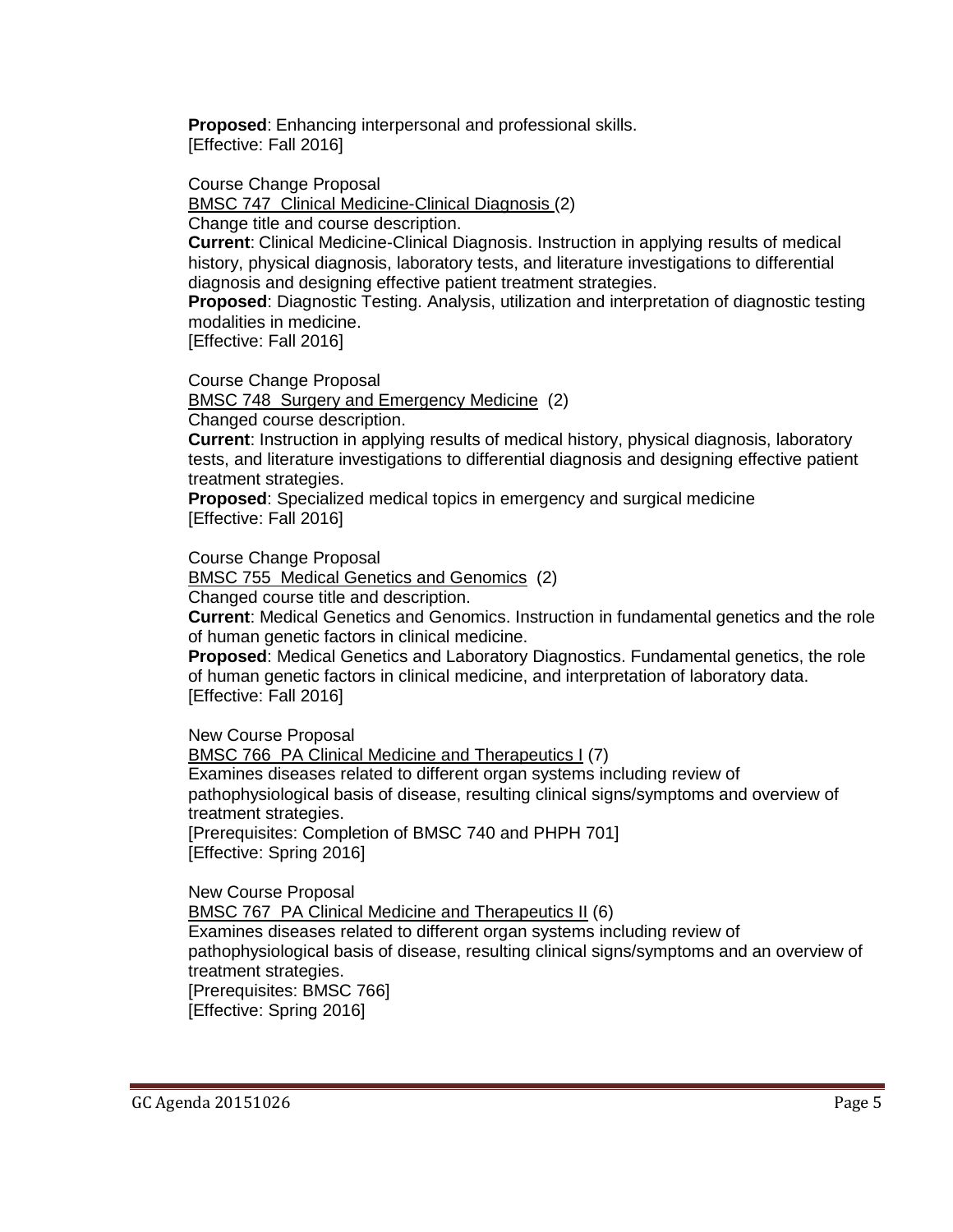New Course Proposal BMSC 768 PA Clinical Medicine and Therapeutics III (6) Examines diseases related to different organ systems including a review of pathophysiological basis of disease, resulting clinical signs/symptoms and an overview of treatment strategies. [Prerequisites: BMSC 768] [Effective: Spring 2016]

New Course Proposal

BMSC 769 PA Clinical Medicine and Therapeutics IV (7)

Examines disease related to different organ systems including review of pathophysiological basis of disease, resulting clinical signs/symptoms and overview of treatment strategies. [Restricted to: Physician assistant students only] [Prerequisites: BMSC 766, 767, 768] [Effective: Spring 2016]

New Course Proposal BMSC 770 Clinical Skills Lab (3)

Performing clinical procedures and using technology such as ultrasonography in clinical practice.

[Restricted to: Physician assistant students only] [Prerequisites: BMSC 766, 767, 768] [Effective: Spring 2016]

New Program

CBAN Biomedical Sciences MS (12)

Applied Biotechnology. The four courses listed below will form the Applied Biotechnology Concentration. Each course is 3 credits. MCBA 740 Biological Microscopic Imaging

MCBA 741 Molecular Imaging Methods of Biomedical Research

MCBA 742 Biological Microscopic Imaging II

MCBA 743 Molecular Imaging Methods of Biomedical Research II [Effective: Fall 2017]

Course Change Proposal

COMD 706 Language Disorders in Children (3)

Changed course title and description.

**Current**: Language Disorders in Children. The neurophysiological and psychological bases of language disorders in children. Differential diagnostic and educational-rehabilitative procedures for treatment of language-impaired children.

**Proposed:** Components of communication, oral language, and speech in preschool children with diverse problems across all aspects of language learning, including factors that serve as precursors to literacy skills as well as evidence-based approaches to language assessment and intervention.

[Effective: Fall 2017]

New Course Proposal

COMD 720 School-Age Language & Literacy Development and Disorders (3) The relationship between oral and written language and factors that impact reading and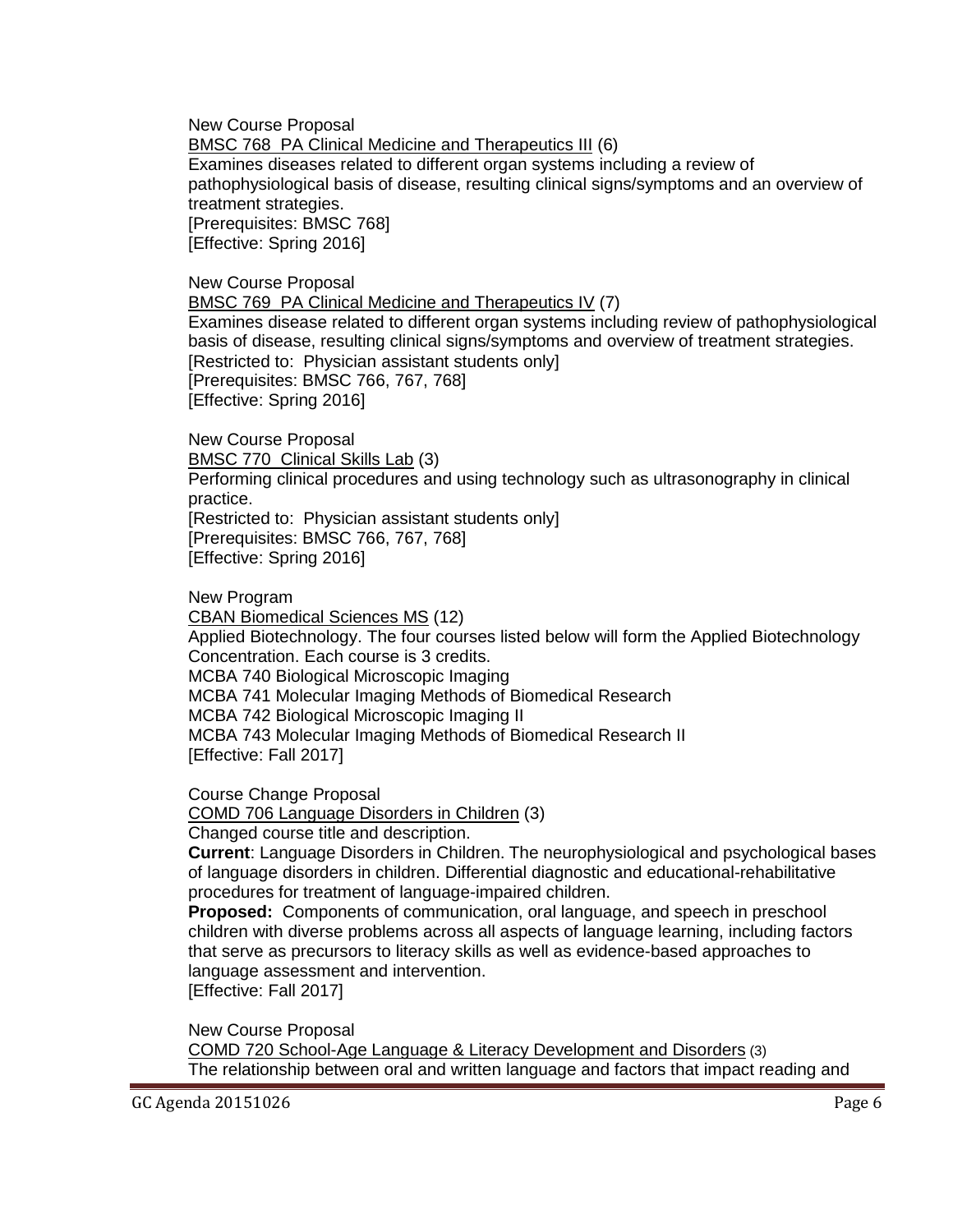writing (phonological awareness, phonics, vocabulary). Reading (word-level, comprehension, fluency) and writing (composition, spelling) development, assessment, intervention and issues related to delivery of literacy services in the schools. [Prerequisites: COMD 507, 570 and 706 or equivalent coursework] [Effective: Spring 2017]

Program Change

CSCE PhD in Computer Science and Engineering (60)

**Current**: Degree Requirements (60 Post Baccalaureate Hours) PhD in Computer Science and Engineering. Requirements for the Ph.D. degree in computer science and engineering fall into four categories: course requirements, the qualifying examination, the comprehensive examination, and the dissertation. Students who enter the program with a bachelor's degree must complete a minimum of 48 credit hours or graduate course work (excluding CSCE 799 and 899) and 12 hours of dissertation preparation (CSCE 899). Of the 48 hours, at least 24 must be in CSCE courses numbered 700 or above.

**Proposed**: PhD in Computer Science. Degree Requirements (60 Post Baccalaureate Hours)

Requirements for the Ph.D. degree in computer science and engineering fall into four categories: course requirements, the qualifying examination, the comprehensive examination, and the dissertation. Students who enter the program with a bachelor's degree must complete a minimum of 48 credit hours of graduate course work (excluding CSCE 799 and 899) and 12 hours of dissertation preparation (CSCE 899). Of the 48 hours, at least 24 must be in CSCE courses numbered 700 or above. [Effective: Fall 2016]

Program Change

CSCE MS in Computer Science and Engineering (30)

**Current**: Degree Requirements (60 Post Baccalaureate Hours)

PhD in Computer Science and Engineering. The Master of Science degree in Computer Science and Engineering requires 24 hours of course work beyond the B.S., 6 hours of thesis preparation (CSCE 799), and a thesis. This course work must include the following core courses:

•CSCE 513 - Computer Architecture

•CSCE 531 - Compiler Construction

•CSCE 750 - Analysis of Algorithms

•CSCE 791 - Seminar in Advances in Computing and an additional 8 hours in CSCE courses numbered 700 and above. A maximum of 6 hours in non-CSCE courses and at most 3 hours of CSCE 798 may be applied toward the degree. CSCE 797 may not be applied toward the degree.

**Proposed**: MS in Computer Science. Degree Requirements (30 Hours)

The Master of Science in Computer Science (MSCS) degree requires 30 credit hours beyond the BS. Students in the MSCS program may elect either the thesis or the nonthesis option. The course work must include:

Core (10 hours):

CSCE 513 - Computer Architecture

CSCE 531 - Compiler Construction

CSCE 750 - Analysis of Algorithms

CSCE 791 - Seminar in Advances in Computing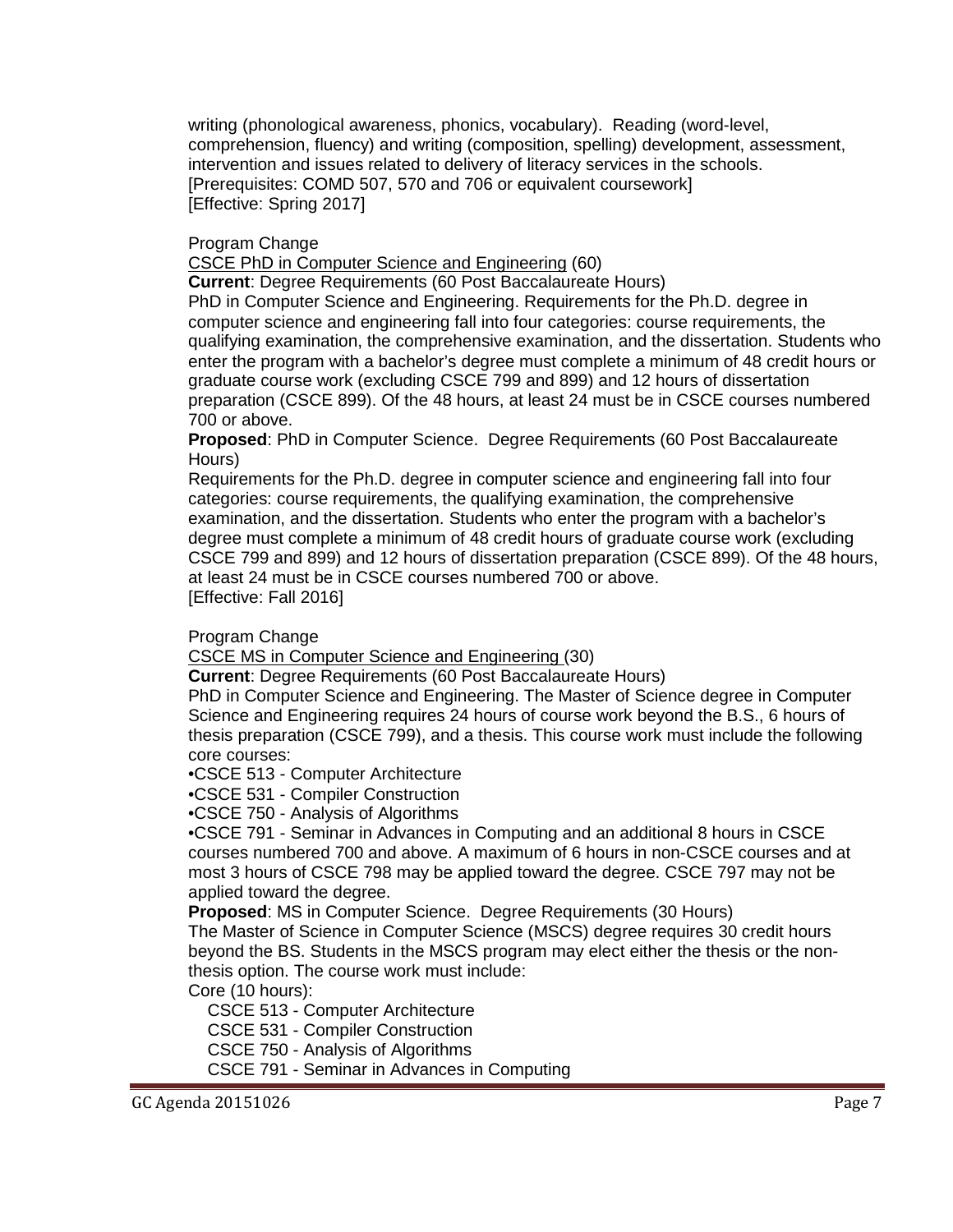Electives (20 hours):

A maximum of six hours in non-CSCE courses and at most three hours of CSCE 798 may be applied toward the degree. CSCE 797 may not be applied toward the degree. Thesis Option:

Students who choose the thesis option may substitute 6 hours of thesis preparation (CSCE 799) for electives. In addition, students must complete at least 12 hours in CSCE courses numbered 700 and above, and defend the thesis in a public presentation. Non-Thesis Option:

Students who choose the non-thesis option must complete at least 15 hours in CSCE courses numbered 700 and above, and pass a written comprehensive examination offered at the end of Fall and Spring semesters

[Effective: Fall 2016]

#### Program Change

CSCE MSE in Software Engineering (30)

**Current**: MSE in Software Engineering. (Degree Requirements (30 Hours)

For students having adequate experience in software development or maintenance, the M.S.E. degree requires 30 hours of course work consisting of 15 hours in required software engineering courses, 15 hours of elective courses from an approved list, and satisfactory completion of a comprehensive software engineering exam. Students must also submit a report on some aspect of software engineering that demonstrates mastery of the subject and a high level of communication skills.

Required Core Courses (15 Hours)

•CSCE 740 - Software Engineering

•CSCE 741 - Software Process

•CSCE 742 - Software Architectures

•CSCE 743 - Software Requirements

•CSCE 747 - Software Testing and Quality Assurance

Approved Elective Courses (15 Hours)

Select from the following:

•CSCE 510 - System Programming

•CSCE 512 - System Performance Evaluation

•CSCE 515 - Computer Network Programming

•CSCE 516 - Computer Networks

•CSCE 520 - Database System Design

•CSCE 522 - Information Security Principles

•CSCE 547 - Windows Programming

•CSCE 721 - Physical Database Design

•CSCE 723 - Advanced Database Design

•CSCE 725 - Information Retrieval: Algorithms and Models

•CSCE 744 - Object-Oriented Analysis and Design

•CSCE 745 - Object-Oriented Programming Methods

•CSCE 767 - Interactive Computer Systems

•CSCE 782 - Multiagent systems

•CSCE 821 - Distributed Database Design

•CSCE 822 - Data Mining and Warehousing

•CSCE 826 - Cooperative Information Systems

•CSCE 846 - Software Reliability and Safety

•MGSC 872 - Project Management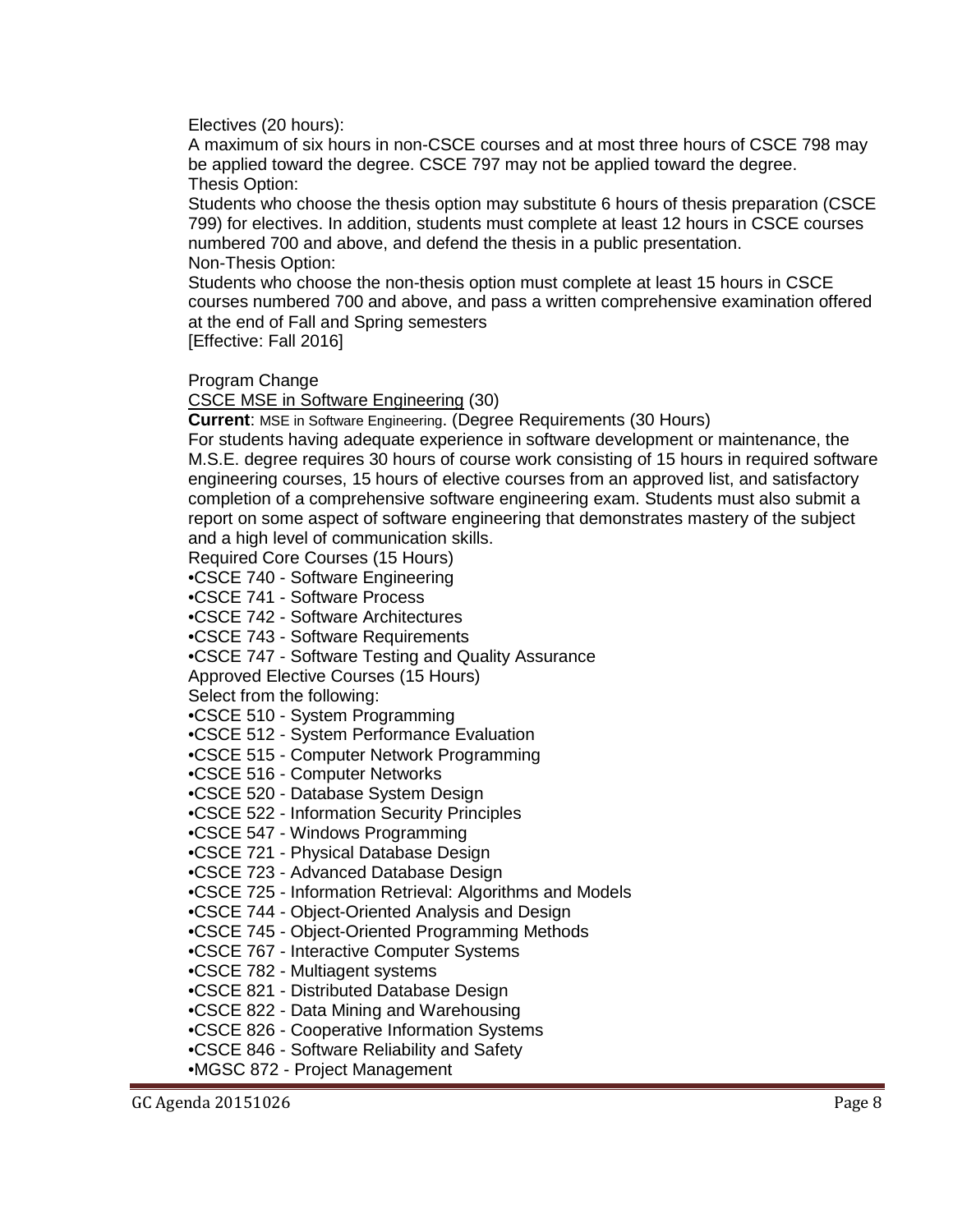Additional Information:

Students not having one year of experience in software development or maintenance will be required to take CSCE 793 Internship in Software Engineering as a prerequisite that must be completed before the degree will be awarded.

•CSCE 793 - Internship in Software Engineering

**Proposed**: MS in Software Engineering Degree Requirements (30 Hours)

The Master of Science in Software Engineering (MSSE) degree requires 30 credit hours beyond the BS. Students in the MSSE program may elect either the thesis or the non-thesis option. The course work must include:

Core (15 hours):

CSCE 740 - Software Engineering

CSCE 741 - Software Process

CSCE 742 - Software Architectures

CSCE 743 - Software Requirements

CSCE 747 - Software Testing and Quality Assurance

Electives (15 hours):

A maximum of six hours in non-CSCE courses and at most three hours of CSCE 798 may be applied toward the degree. CSCE 797 may not be applied toward the degree. Thesis Option:

Students who choose the thesis option may substitute 6 hours of thesis preparation (CSCE 799) for electives and must defend the thesis in a public presentation.

Non-Thesis Option:

Students who choose the non-thesis option must pass a written comprehensive examination offered at the end of Fall and Spring semesters.

[Effective: Fall 2016]

New Program

CSCE Master of Science in Information Security (30)

Degree Requirements (30 Hours)

The MSIS degree requires 30 credit hours beyond the BS. Students in the MSIS program may elect either the thesis or the non-thesis option. The course work must include: Core (9 hours):

CSCE 522 - Information Systems Security Principles

CSCE 548 - Building Secure Software

CSCE 715 – Network Systems Security

Focus Area (9 hours from the following list of courses)

CSCE 517 – Computer Crime and Forensics

CSCE 557 – Introduction to Cryptography

CSCE 719 – Security and Privacy for Wireless Networks

CSCE 727 – Information Warfare

CSCE 747 - Software Testing and Quality Assurance

CSCE 813 – Internet Security

CSCE 824 – Secure Databases

CSCE 846 - Software Reliability and Safety

Electives (12 hours)

A maximum of six hours in non-CSCE courses and at most three hours of CSCE 798 may be applied toward the degree. CSCE 797 may not be applied toward the degree. Thesis Option:

Students who choose the thesis option may substitute 6 hours of thesis preparation (CSCE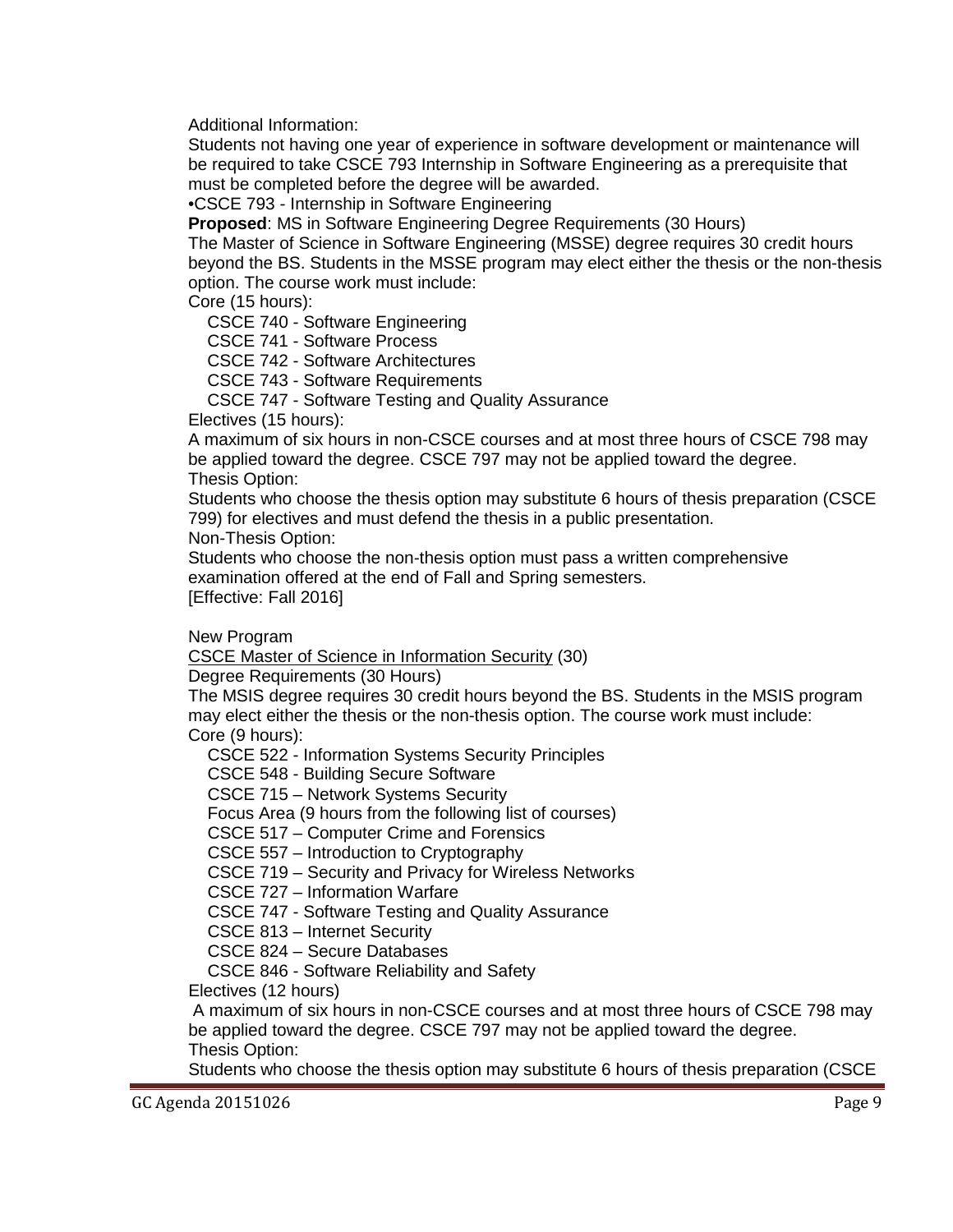799) for electives. In addition, students must complete at least 12 hours in CSCE courses numbered 700 and above, and defend the thesis in a public presentation. Non-Thesis Option:

Students who choose the non-thesis option must complete at least 15 hours in CSCE courses numbered 700 and above, and pass a written comprehensive examination offered at the end of Fall and Spring semesters.

[Effective: Fall 2016]

## Course Change Proposal

EPID 741 Epidemiologic Methods (4)

Application of Epidemiologic methods to current health problems through analysis of secondary data. Strategies for investigating etiologic hypotheses, assessment and control of confounding.

**Current**: Prerequisites: EPID 701 and BIOS 710, Co-requisites: BIOS 757 **Proposed**: EPID 701 and BIOS 710 Coreq: BIOS 757 or BIOS 758 [Effective: Fall 2016]

## Program Change

HPEB Master of Social Work/Master of Public Health (84)

**Current**: Degree Requirements M.S.W. (60 Hours) / M.P.H. (45 Hours) The joint M.S.W./M.P.H. degree program is intended to permit students to earn two complementary and distinct graduate degrees. The HPEB program requires students to concentrate, during their second year of studies, in Social Work Practice with Individuals, Families, and Groups or to concentrate in Social Work Organizations and Communities. Students are allowed to utilize electives taken in one program as degree-filling requirements in the other. The M.S.W./M.P.H. requires 84 hours instead of the 105 hours required to complete the programs separately, including 3 hours of public health practicum (in conjunction with 3 hours of social work field instruction). Candidates must successfully complete a comprehensive examination at or near the conclusion of the program. **Proposed**: The Department of Health Promotion, Education, and Behavior (HPEB) and the College of Social Work (SOWK) offer a coordinated program that leads to the Master of Social Work and Master of Public Health degrees. Some courses fulfill requirements for both portions of the dual degree. A dual degree program thus typically requires fewer semester hours in total than if the two programs were taken separately. Typically a student would take foundational social work courses during the first year, public health courses during the second year, and advanced social work courses with some public health courses during the third year. Each program provides a typical sequence for the courses; through academic advisement, specific courses are chosen for each individual student to satisfy both sets of program requirements. The MSW electives and one fieldwork social work requirement (9 credit hours total) can be satisfied by HPEB courses and practicum, while three HPEB course requirements and partial practicum credit (12 credit hours total) can be satisfied by social work courses and fieldwork. Thus the 60-credit hour MSW and 45-credit hour MPH can both be completed with a total of 84 credit hours. [Effective: Fall 2016]

Program Change HSPM MSW/MPH (87) **Current**: The Department of Health Services Policy and Management and the College of Social Work offer a coordinated program that leads to a dual degree. Some courses do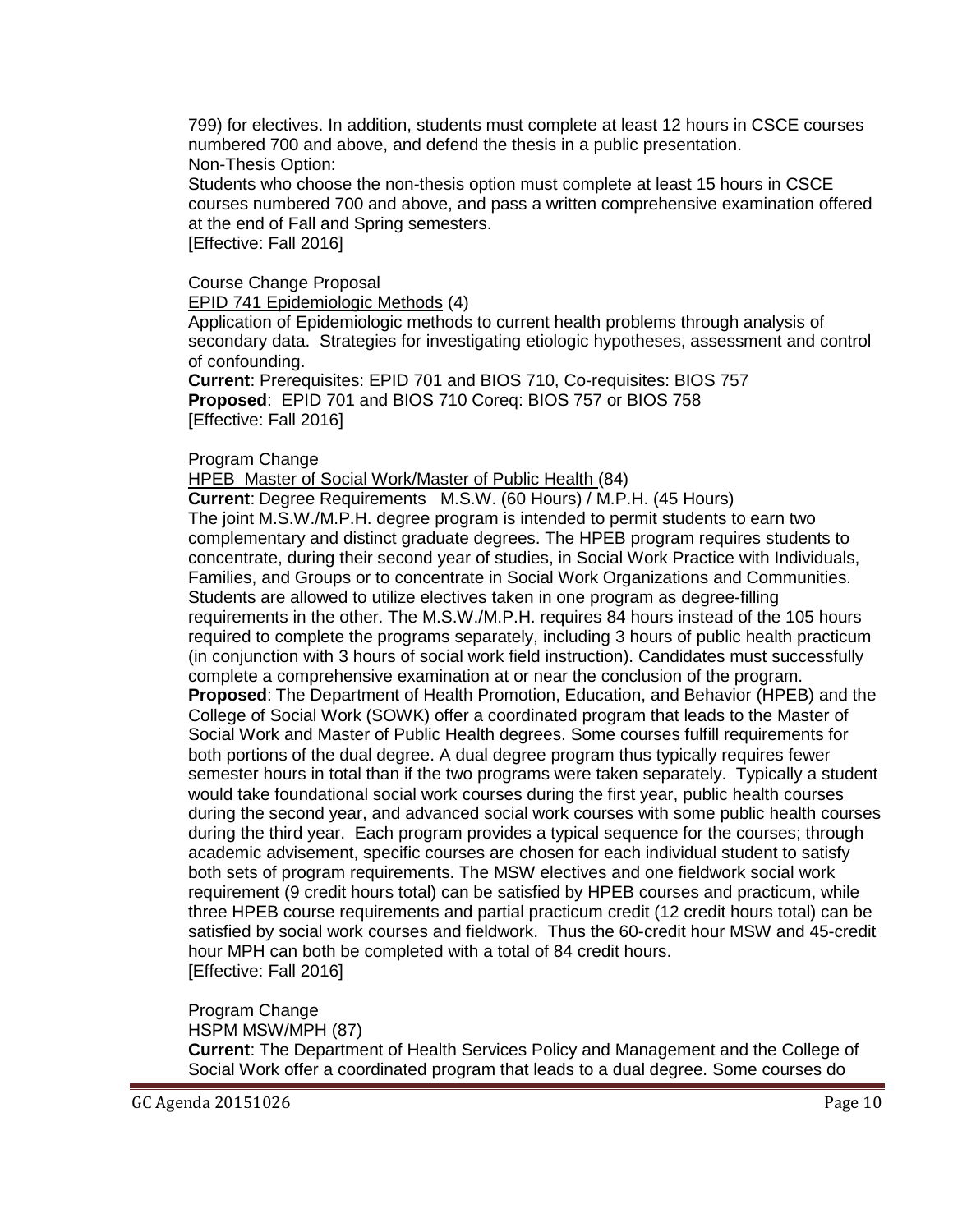fulfill requirements for both portions of the dual degree. A dual degree program thus typically requires fewer semester hours in total than if the two programs were taken separately.

**Proposed:** The Department of Health Services Policy and Management and the College of Social Work offer a coordinated program that leads to a dual degree. Some courses fulfill requirements for both portions of the dual degree. A dual degree program thus typically requires fewer semester hours in total than if the two programs were taken separately. Typically a student would take foundational social work courses during the first year, public health courses during the second year, and advanced social work courses with some public health courses during the third year. Each program provides a typical sequence for the courses; through academic advisement, specific courses are chosen for each individual student to satisfy both sets of program requirements. The specific courses and course sequencing are developed for each individual student. The MSW electives and one fieldwork social work requirement (9 credit hours total) can be satisfied by HSPM courses and practicum, while three HSPM course requirements and partial practicum credit (12 credit hours total) can be satisfied by social work courses and fieldwork. Thus the 60-credit hour MSW and 45-credit hour MPH can both be completed with a total of 84 credit hours. [Effective: Fall 2016]

New Program

MATH 737 Introduction to Complex Geometry (124) Algebraic geometry over the complex numbers, using ideas from topology, complex variable theory, and differential geometry. [Effective: Fall 2016]

Program Change

PHYT Doctor of Physical Therapy (3) **Current:** Clinical Experiences (20 Hours) •PHYT 850 - Clinical Experience Physical Therapy I •PHYT 851 - Clinical Experience in Physical Therapy II •PHYT 852 - Clinical Experience in Physical Therapy III •PHYT 853 - Clinical Experience in Physical Therapy IV **Proposed:** Clinical Experiences (20 Hours) •PHYT 850 - Clinical Experience in Physical Therapy I •PHYT 851 - Clinical Experience in Physical Therapy II •PHYT 852 - Clinical Experience in Physical Therapy III •PHYT 860 - Clinical Experience in Physical Therapy IVa •PHYT 861 - Clinical Experience in Physical Therapy IVb [Effective: Fall 2016]

New Course Proposal

PHYT 860 Clinical Experience in Physical Therapy IVa (1)

An 80 hour clinical education experience to demonstrate professional behaviors while safely managing a partial caseload. [Effective: Summer 2016]

New Course Proposal PHYT 861 Clinical Experience in Physical Therapy IVb (5) A 400 hour clinical education experience to develop physical therapy management skills in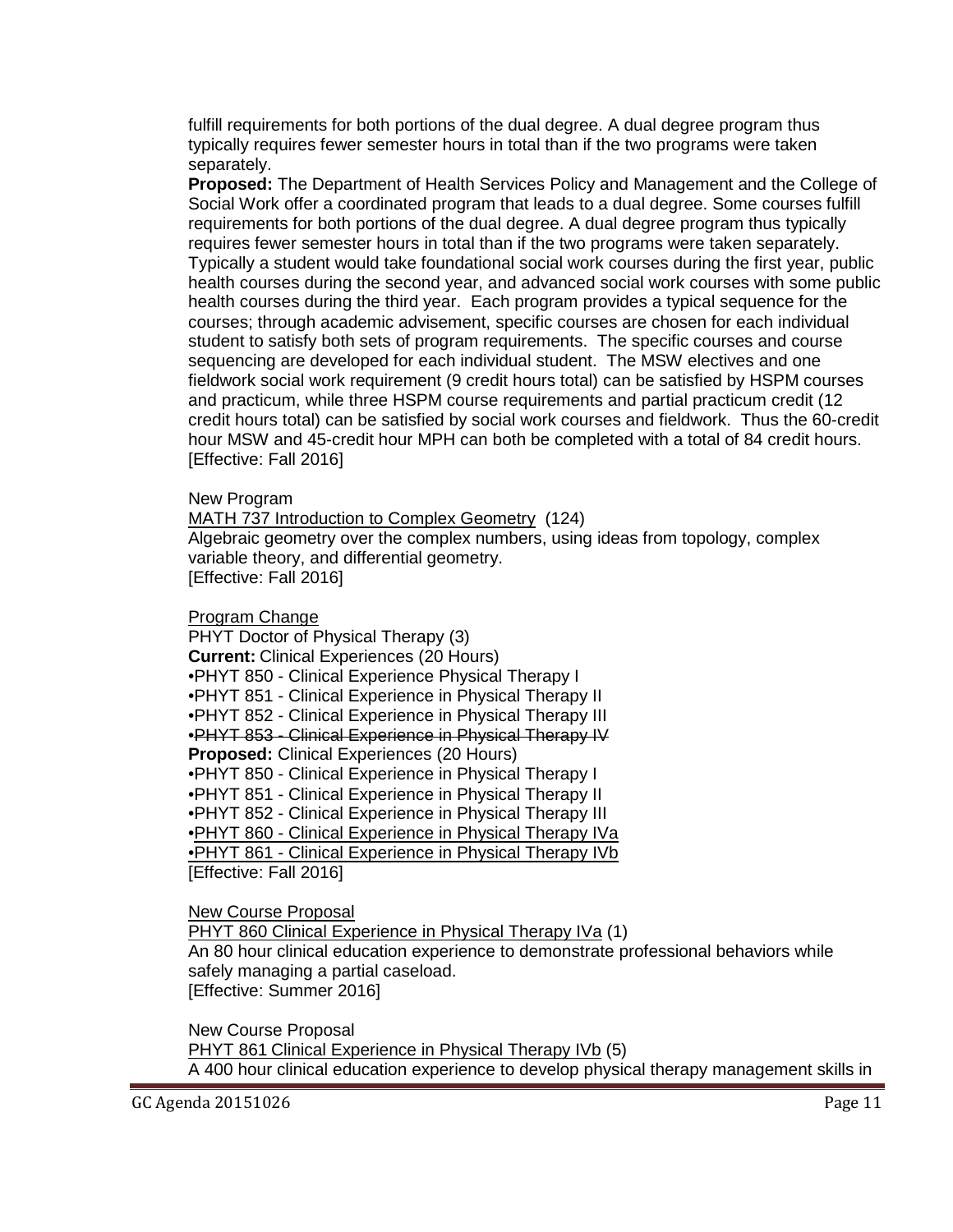a setting preferred by the student. [Restricted to: Physical Therapy Majors] [Effective: Fall 2016]

## 12. **Report of the Humanities, Social Sciences, Education, and Related Professional Programs Committee** (Drucilla Barker)

Course Change Proposal/Bulletin Change BADM Major/Degree Program (43) To change program hours from 43 to 44 **Current:** 

Degree Requirements (43 hours)

MBA candidates will complete a 43-credit-hour curriculum as follows:

A minimum of 13 credit hours from a Business Foundations Core consisting of:

- DMSB 710 Financial Accounting in the Global Environment
- DMSB 712 Quantitative Methods in Business
- DMSB 713 Global Economics
- DMSB 717 Management Accounting in the Global Environment
- DMSB 719 Information Systems
- DMSB 740 Management of Human Capital
- DMSB 723 Leading Teams and Organizations

12 credit hours from a Functional Core consisting of:

- DMSB 715 Global Finance
- DMSB 716 Global Marketing Management
- DMSB 718 Global Supply Chain and Operations Management.
- DMSB 750 Capstone Experience

18 credit hours of electives:

•These electives are chosen from the list of approved elective offerings of the Moore School of Business. Individual departments may require specific electives to be taken in order to fulfill requirements for identified specializations.

## **Proposed:**

Degree Requirements (44 hours)

MBA candidates will complete a 44 credit hour curriculum as follows:

A minimum of 6 credit hours from a Business Foundations Core consisting of:

- DMSB 710 Financial Accounting in the Global Environment
- DMSB 712 Quantitative Methods in Business
- DMSB 713 Global Economics
- DMSB 717 Management Accounting in the Global Environment
- DMSB 719 Information Systems
- DMSB 740 Management of Human Capital

## A minimum of 14 credit hours from a Functional Core consisting of: • DMSB 715 - Global Finance

- DMSB 716 Global Marketing Management
- DMSB 718 Global Supply Chain and Operations Management
- DMSB 711 Global Strategic Management
- DMSB 723 Leading Teams and Organizations
- A minimum of 24 credit hours of electives:
- •These electives are chosen from the list of approved elective offerings of the Moore School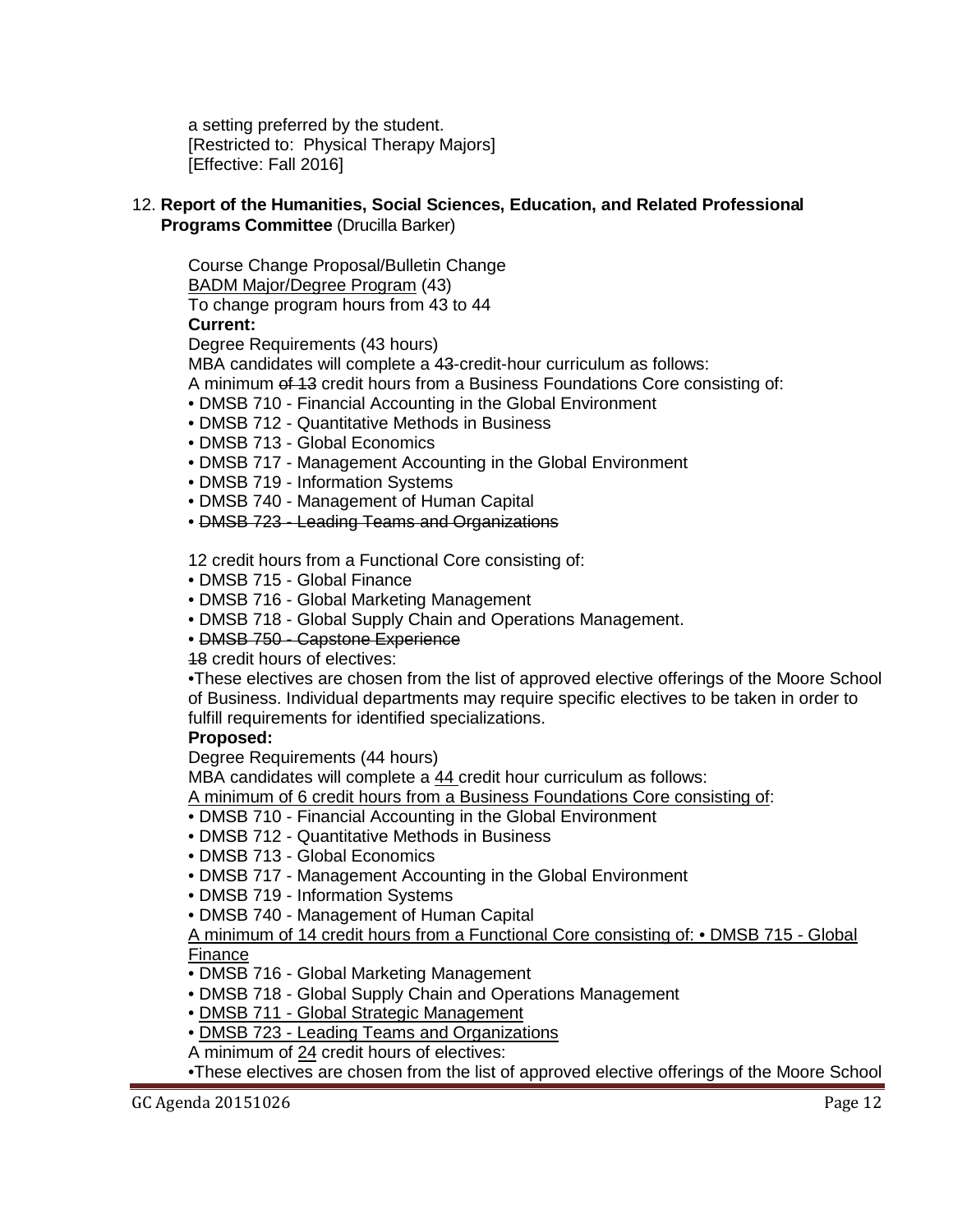of Business. Individual departments may require specific electives to be taken in order to fulfill requirements for identified specializations. [Effective: Fall 2016]

#### New Course Proposal

GRAD 722 Graduate Civic Scholars Seminar III (0)

Application of advanced principles and approaches to community-engaged research and civic scholarship. Restricted to: graduate students admitted into the Graduate Civic Scholars Program. Special permission from the department and the instructor. [Effective: Spring 2016]

#### Course Change Proposal

EDEL709 The Theory and Use of Instructional Materials in Elementary School (3) To change title and course description.

**Current**: The Theory and Use of Instructional Materials in Elementary School Examination of several theories of learning and their relationship to the use of instructional materials. Opportunity to examine the materials of instruction and equipment in common use in the elementary school. Students must undertake studies in the use or development of instructional materials.

**Proposed**: Curriculum and instruction Practices Designed to Teach Content and Literacy Across the Curriculum

An investigation of the beliefs and practices of high quality instructional methods and materials designed to teach elementary readers, writers, mathematicians, scientists and socials scientists. Individual content area instruction will be addressed was well as strategies for genuine integration across the curriculum. Special attention will be devoted to teaching diverse populations including English Language Users, in culturally responsive ways.

[Effective: Fall 2016]

#### New Course Proposal

EDEX 718 Intensive Practicum in Applied Behavior Analysis (3-6)

Principles of applied behavior analysis in the design, delivery, and evaluation of instruction of children and adults in school, home, and community settings. [Effective: Spring 2016]

Program Change

ECON Major/Economics, PhD (60)

To change two policies of Ph.D. degree in Economics. 1) To allow students to choose all six Second-Year courses in collaboration with the faculty. Before, three of those courses were stipulated. The new policy allows the students to take advantage of faculty expertise and their own interests. 2) To change our Comprehensive Examination procedure. The change is to make the Comprehensive Exam centered on a research paper and presentation. This is now the norm in our peer institutions. It prepares the student much better for the job market, where a published paper helps secure a good placement. **Current:** See changes specified in the APPS system.

**Proposed:** See changes specified in the APPS system. [Effective: Fall 2016]

Program Change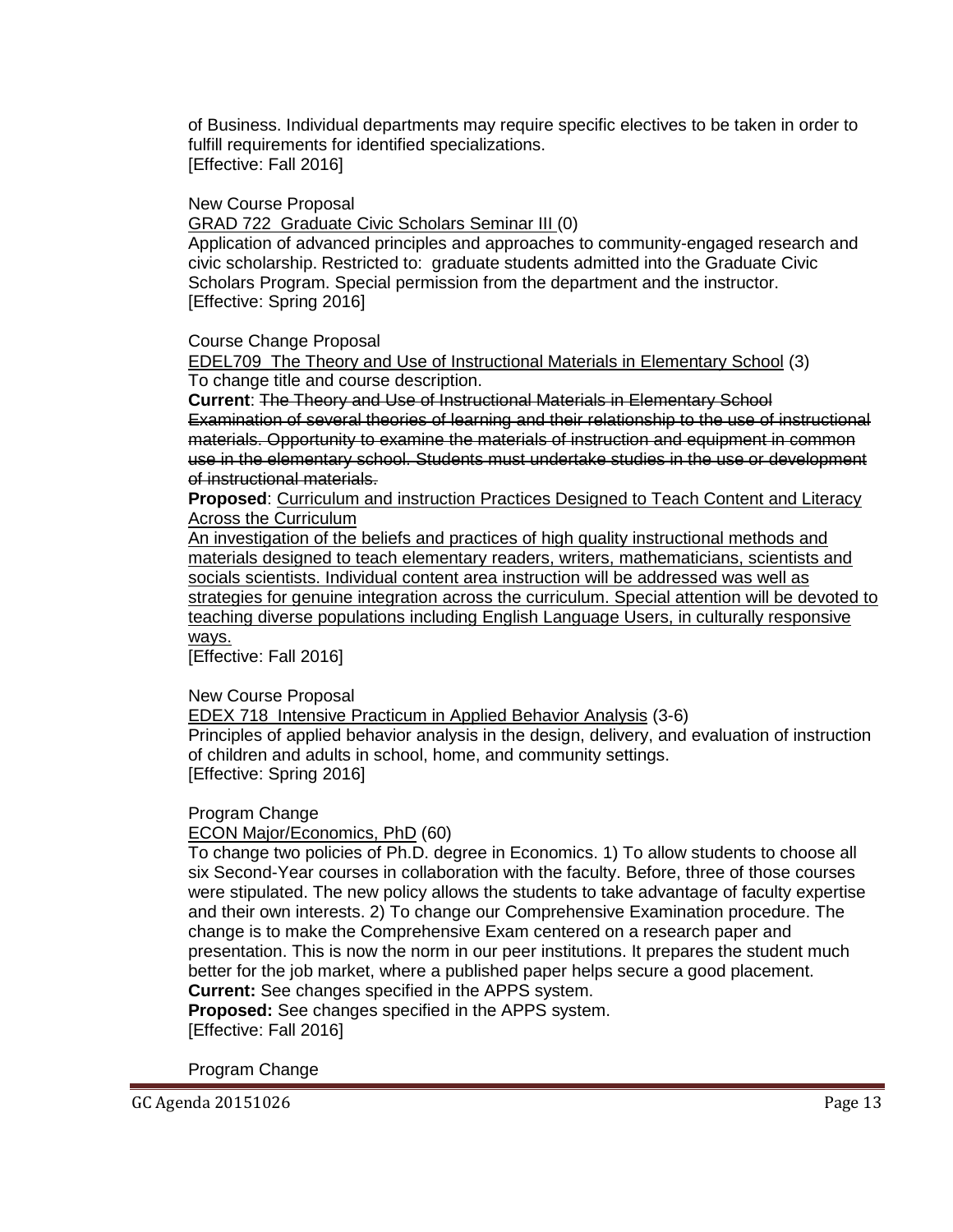#### ECON Major/PhD in Economics (60)

The proposal is to change two policies of Ph.D. degree in Economics. 1) To allow students to choose all six Second-Year courses in collaboration with the faculty. Before, three of those courses were stipulated. The new policy allows the students to take advantage of faculty expertise and their own interests. 2) To change our Comprehensive Examination procedure. The change is to make the Comprehensive Exam centered on a research paper and presentation. This is now the norm in our peer institutions. It prepares the student much better for the job market, where a published paper helps secure a good placement. **Current:** See changes specified in the APPS system.

**Proposed:** See changes specified in the APPS system. [Effective: Fall 2016]

Course Change Proposal

ECON 840 Economic Growth (3) Add course description-currently missing in bulletin. **Current**: None.

**Proposed**: Advanced theory of economic growth. Mathematical models of growth, including the neoclassical model, endogenous growth models, and models of imperfect competition and growth, will be examined. Techniques of dynamic optimization are used to solve models. Empirical methods will be applied to models of economic growth. [Effective: Fall 2016]

New Course Proposal ECON 892 Third Year Seminar 1 (2) Design and execution of a research paper in Economics. Preparation for writing a dissertation in Economics. [Effective: Fall 2016]

New Course Proposal ECON 893 Third Year Seminar 2 (1) Design and execution of a research paper in Economics. Preparation for writing a dissertation in Economics. [Effective: Fall 2016]

Course Change Proposal DMSB 711 Global Strategic Management (3)

To change credits to variable (2-3)

Focuses on the strategic challenges confronting firms that compete in the global economy. A firm's strategy is its "theory" of how to gain competitive advantage and compete successfully in the marketplace. The objective of this course is to have an enhanced understanding of the strategic management of an enterprise engaged in international business.

[Effective: Fall 2016]

Course Change Proposal DMSB 723 Leading Teams and Organizations (3) To change credits to variable (2-3) Focuses on developing skills to effectively lead teams and manage talent within organizations. The course uses a variety of methods to illustrate ideas and help you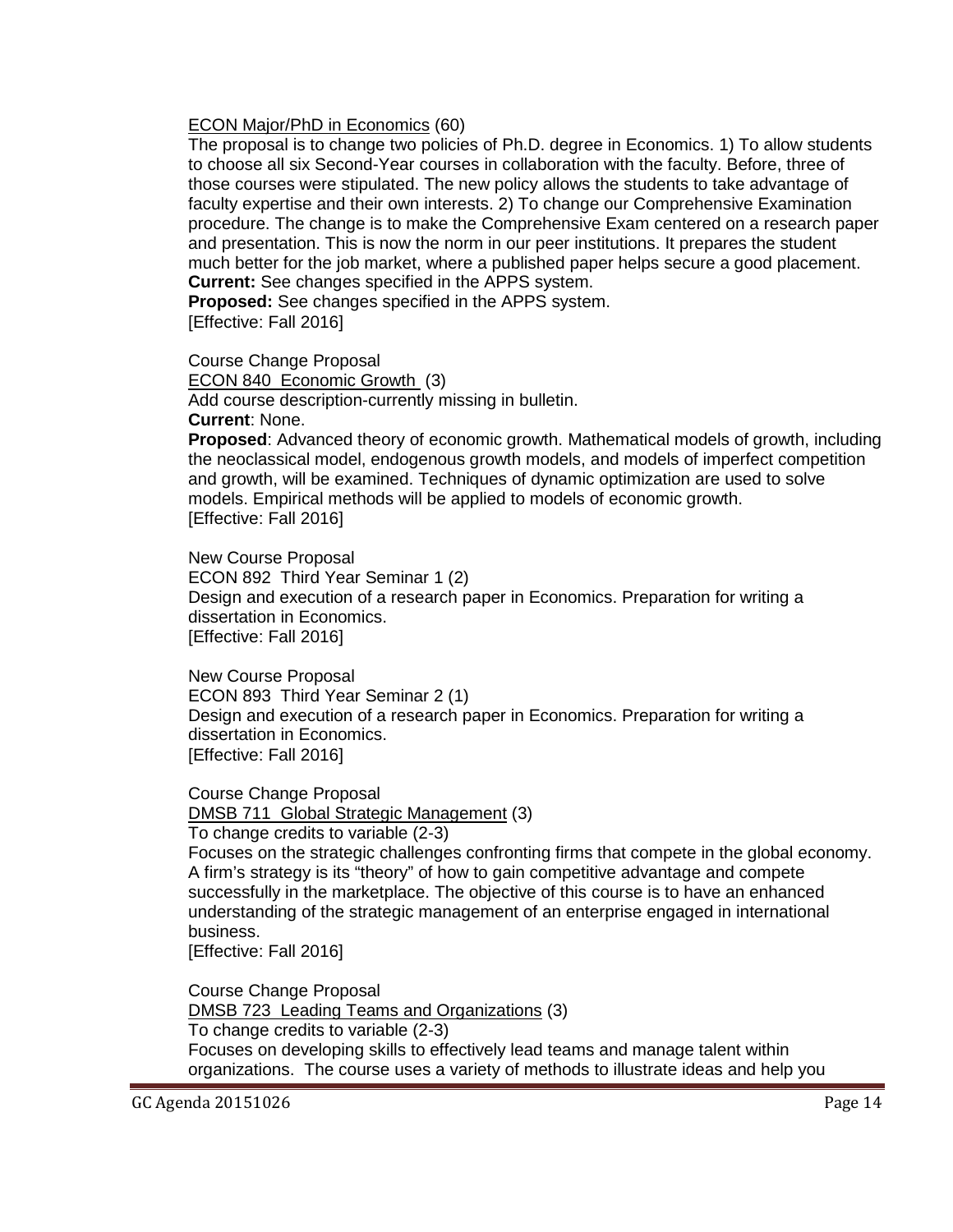develop skills to excel in leadership positions. [Effective: Fall 2016]

Program Change

ITEC Major Master of Health Information Technology, Hospitality, Retail & Sports Management (36)

Proposed changes address the issues of some courses not appropriate for major while others were redundant.

**Current:** See changes specified in the APPS system.

**Proposed:** See changes specified in the APPS system.

[Effective: Fall 2016]

Program Change

MGMT Major-Master of Human Resources (45)

Employment Relations Law (MGMT 721) has been an elective in the MHR, but functionally every student takes it and we encourage all students to take it. Further, in order to comply with the leading national organization in HR (Society of Human Resources Management), this course needs to be a Core course. As a result of moving this course to a Core course, the requirement for electives has changed, and thus there is no need to include a section on "Electives". The other courses previously listed as electives were therefore moved to "Business Foundation Coursework". This change also necessitates the change in required course hours. By implementing this change, the MHR program will receive additional exposure in the professional market, and will align us better with peer-institutions. SHRM will include our program on their website with other schools that meet their guidelines schools that we compete with for students.

**Current:** See changes specified in the APPS system. **Proposed:** See changes specified in the APPS system. [Effective: Fall 2016]

Course Change Proposal RETL 745 International Retailing (3) To change course to distance delivery. [Effective: Summer 2017]

Course Change Proposal RETL 747 Strategies in Retailing (3) To change course to distance delivery. [Effective: Summer 2017]

Program Change

PSYC Major-Experimental Psychology, M.A. (30)

The Experimental Program has processed a New Course Proposal for an additional module (PSYC 702E) entitled Experimental Design. Students in the M.A. and Ph.D. Experimental programs will be permitted to take this module to satisfy their 12 hour requirement for these foundational courses.

**Current:** See changes specified in the APPS system. **Proposed:** See changes specified in the APPS system. [Effective: Fall 2016]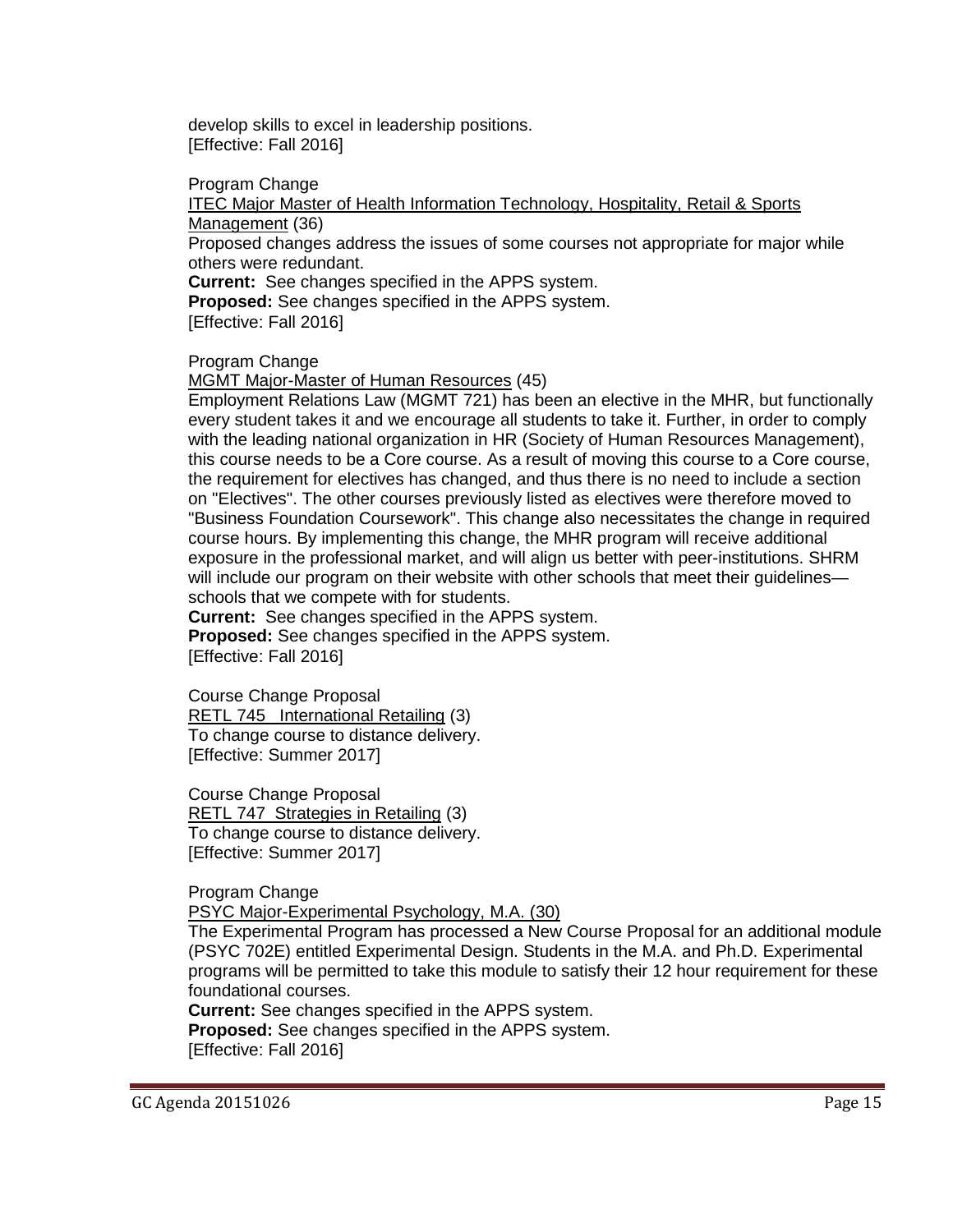Program Change

Clinical-Community Psychology, PhD (81)

As a result of the Clinical-Community Ph.D. Program's site visit by the American Psychological Association, we have re-structured our practicum requirements to mandate that all of the 12 hours of practicum must be clinically focused ( PSYC 782, PSYC 830, PSYC 827, PSYC 835) and we will offer the community practicum courses as electives. The new PSYC 760 Ethics course is offered for three credits, not four as was previously listed in the bulletin. The course descriptions should match the course titles listed in the Grad School bulletin. Changes under the heading "Other Program Requirements" are intended to reflect current practice; the specialty comprehensive exam is no longer a requirement. All other material relating to program description and requirements remains unchanged.

**Current:** See changes specified in the APPS system. **Proposed:** See changes specified in the APPS system. [Effective: Fall 2016]

New Course Proposal

PSYC 702 Experimental Design (2)

Basic principles of sound experimental design, including such topics as internal and external validity, subject selection factors, and techniques for reducing sampling error and minimizing bias. Covers practical limitations to ideal experimental design and the identification of design conventions specific to the students' field of study. [Effective: Fall 2016]

Course Change Proposal

PSYC 709 Basic Quantitative Methods in the Analysis of Behavioral Data I (3) **Current:** Quantitative methods for graduate students in psychology and other behavioral sciences. Emphasizes logical/intuitive understanding of the basic techniques, focuses heavily on the application of these methods to psychological research. Three lecture/discussion hours and a one-hour scheduled lab per week.

**Proposed:** Quantitative methods for graduate students in psychology and other behavioral sciences. Emphasizes logical/intuitive understanding of the basic techniques, focuses heavily on the application of these methods to psychological research. Three lecture/discussion hours and a one-hour scheduled lab per week. [Prereq: An introductory course in statistics in psychology or mathematics]

[Effective: Fall 2016]

Course Change Proposal PSYC 710 Basic Quantitative Methods in the Analysis of Behavioral Data II (3) Add a prerequisite [Prereq: PSYC 709] [Effective: Fall 2016]

Program Change INTB Major Degree Executive International MBA (48) Change bulletin language and program requirements. See changes specified in the APPS system. [Effective: Fall 2016]